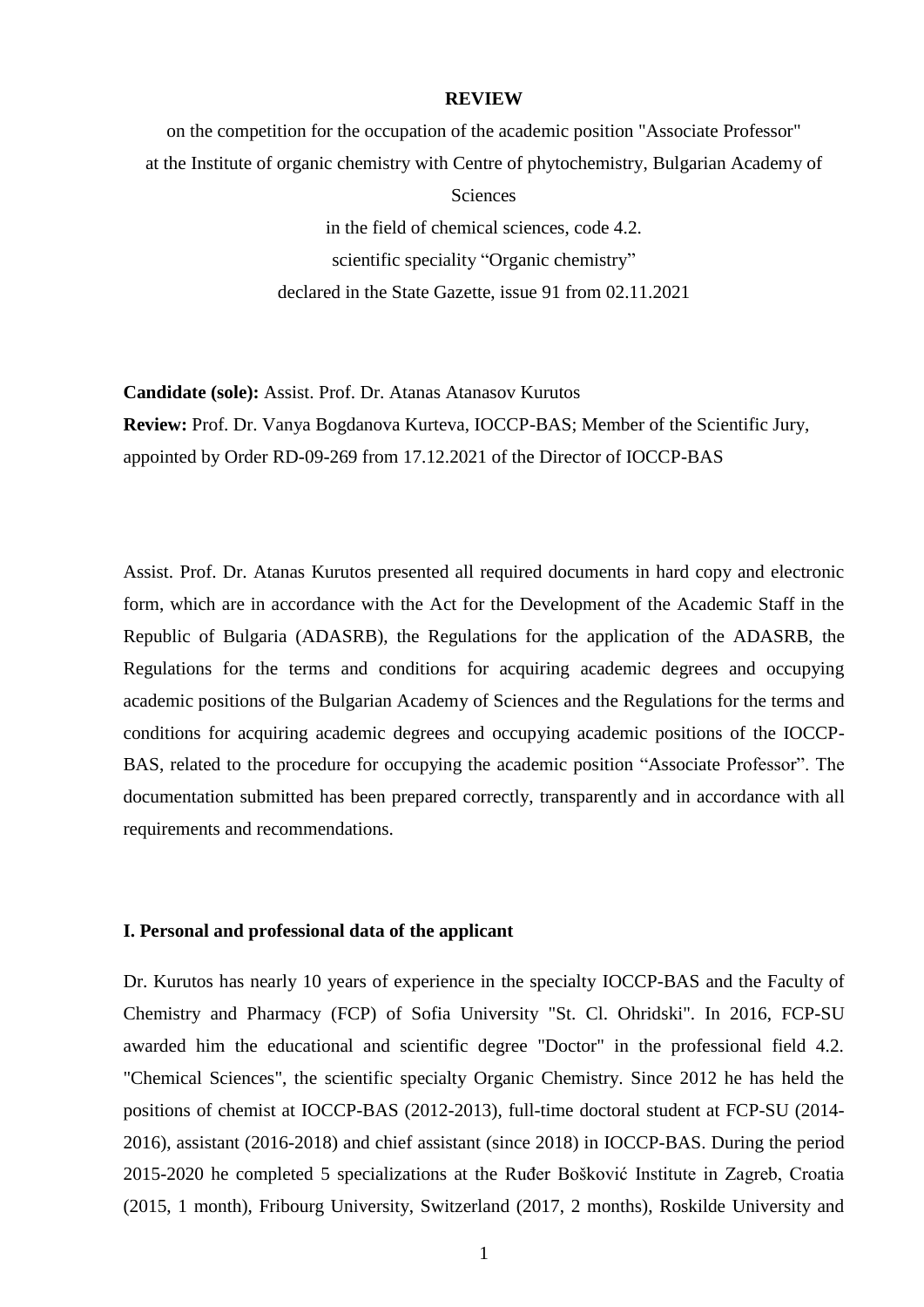Copenhagen University, Denmark (2018, 1 month), and at Keyo University in Tokyo, Japan (2018-2020, 24 months).

Dr. Kurutos is the winner of the EUREKA Award for Achievements in Science in 2016 and with the First Prize for dissertation for the competition "High Scientific Achievements for 2016" of the Union of Scientists in Bulgaria. In 2020 he was awarded the "Academician Ivan Yukhnovski" award for outstanding young scientist in the field of organic chemistry.

# **II. General characteristics of scientific, applied and pedagogical activity and their reflection in the scientific literature**

Dr. Kurutos presented for participation in the competition a list of scientific papers for his entire creative period, a list and copies of scientific papers with which he participated in this competition, and a habilitation thesis. A reference for fulfillment of the national requirements is presented. The distribution by indicators is as follows: indicator A - 50 points; indicator C - 100 points; indicator D - 277 points; indicator E - 100 points; and indicator G - Hirsch index 6. As can be clearly seen, the applicant's contributions fully cover the national requirements. His scientific output includes 34 scientific papers, of which 26 in refereed and indexed international journals (16 with rank Q1, 5 with rank Q2, 1 with rank Q3 and 4 with rank Q4), 1 in refereed but non-indexed international journal, 5 in unreferred international journals and 2 book chapters. Dr. Kurutos participated in the current competition with 20 scientific papers, of which 15 in refereed scientific journals (75%), 3 in non-refereed (15%) and 2 book chapters (10%). The distribution of scientific papers according to the rank of the peer-reviewed journal in which they are published is as follows: 11 in journals with rank Q1 (77.33%), 3 with rank Q2 (20.00%) and 1 with rank Q4 (6.67%). The data clearly show that a significant part of scientific reports (93.33%) have been published in journals in the two highest categories, Q1 and Q2.

According to indicator "B" Dr. Kurutos participates with 4 articles in journals with rank Q1, published in the last 4 years; 3 articles in *Dyes and Pigments* and 1 article in *New Journal of Chemistry*. It is important to note that in 3 of the 4 articles (75%) Dr. Kurutos is the corresponding author.

According to indicator "D" Dr. Kurutos participates with 13 articles in refereed and indexed journals, which are as follows: 7 articles in journals with rank Q1, 3 articles in journals with rank Q2, 1 article in a journal with rank Q4, and 2 book chapters. In 3 of the articles (23%), 2 in Q2 journals and 1 in Q4 journal, Dr. Kurutos is the corresponding author. An article in a non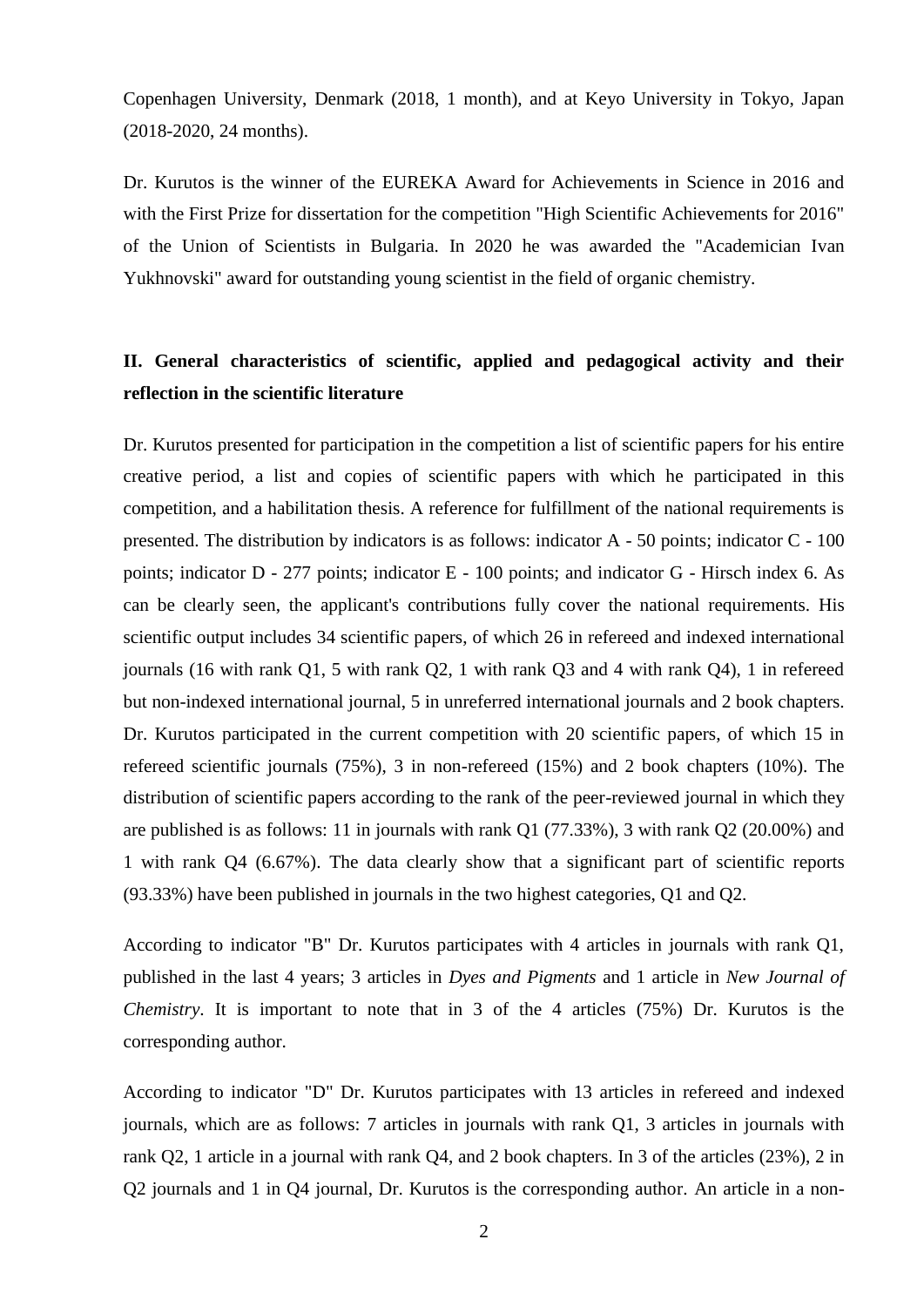referred journal and 2 chapters of books that do not carry the candidate's points are also included.

Dr. Kurutos' articles have found a good response in international literature. Lists of noticed citations of all articles with the participation of Dr. Kurutos and the articles with which he participates in this competition are presented. Dr. Kurutos' scientific papers have been cited 110 times in the scientific literature, 50 of which are from the articles included in this competition. A detailed analysis shows that the observed 110 citations are from 19 of the candidate's articles (55.88%, 19 out of 34). On the 20 articles presented in the competition, 50 citations of 15 of the articles (75%) were noticed, i.e. the average citation of the articles in the competition is 2.5 (50/20), and of the cited articles is 3.33 (50/15). The Hirsch index is 6 according to the list exported from the SONIX system.

The report on scientific contributions, incorrectly called "habilitation work", is written concisely and clearly, despite some inaccuracies in the references to individual articles. The achieved results, published entirely in scientific communications, with which the candidate participates in the competition, are divided into four areas: 1. Fluorescent markers for nucleic acid labeling and application in confocal microscopy (articles 1, 2 and 4 of the submitted for the competition indicator C and articles 1, 3, 7, 8, 10, 11 and 13 of those submitted for the competition under indicator D); 2. Markers for insulin amyloid fibrils (articles 2, 4, 5, 6 and 16 of those submitted for the competition under indicator D); 3. Colorimetric pH-sensitive sensors as potential teranostic agents (Article 3 of those submitted for the competition under indicator C and Article 14 of those submitted for the competition under indicator D); and 4. Others (Article 15 of those submitted for the competition under indicator D).

Dr. Kurutos' scientific results have been reported with 35 oral and poster presentations at national and international scientific forums, 31 of which in the period 2014-2021. The latter include 13 oral presentations (42%) and 18 poster presentations (58%).

Dr. Kurutos has successfully led 2 research projects funded by the Research Fund of the Ministry of Education and Science on "New monomethine cyanine dyes as potential noncovalent biomarkers: synthesis, characterization and study of photophysical properties" (Competition for funding research for young scientists, 2016) and "New styrene and polymethine fluorophores as potential teranostic agents" (Competition for funding basic research of young scientists and postdoctoral students, 2021). He has participated in the implementation of tasks under 4 projects funded by the Research Fund at the Ministry of Education and Science, in 1 European project under the Scopes program, in 1 Center of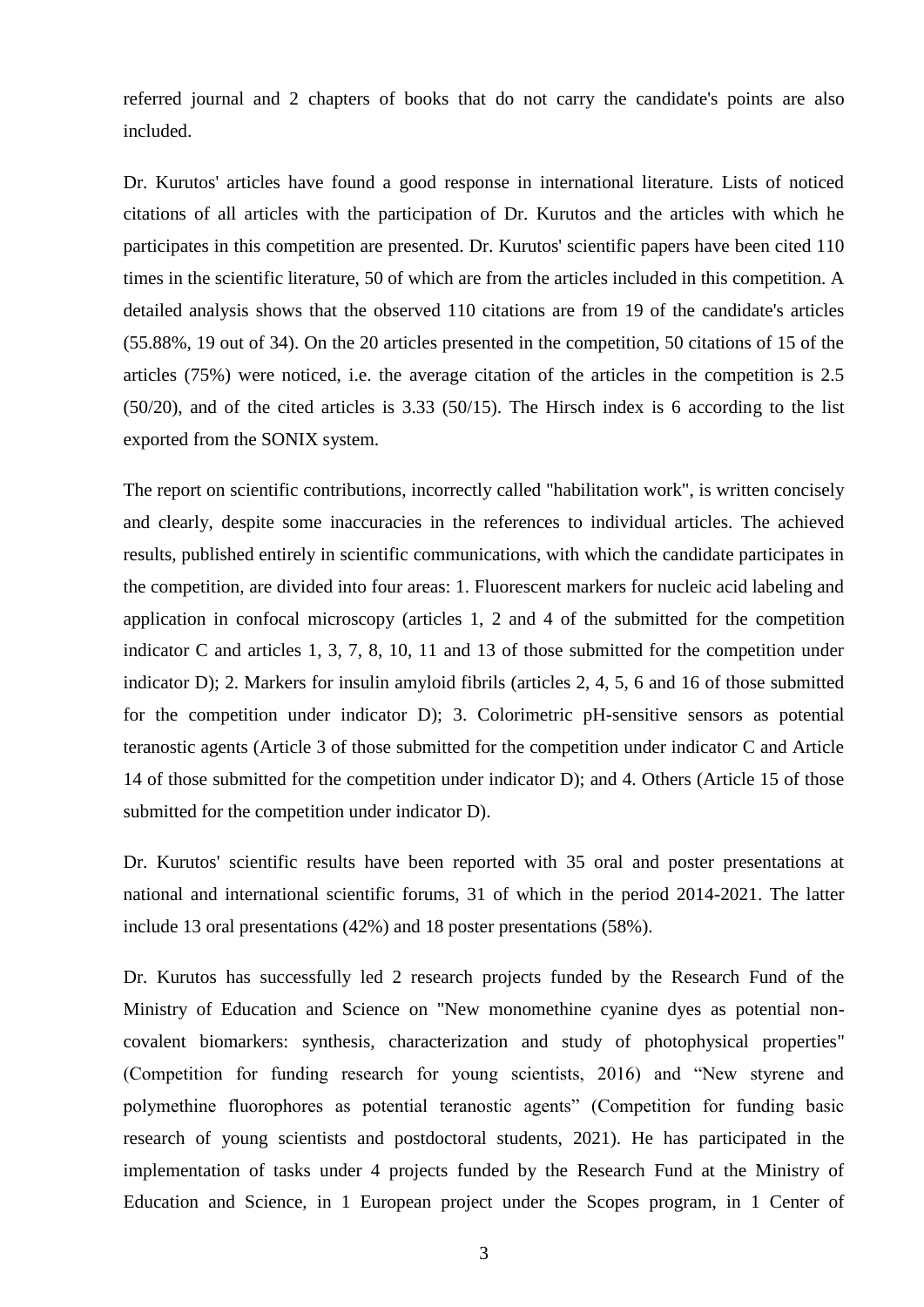Competence (Clean technologies for sustainable environment – waters, waste, energy for circular economy) and in 1 scientific program ("Innovative low-toxic biologically active agents for precision medicine", BioActiveMed).

# **III. Basic scientific contributions**

Assist. Prof. Dr. Atanas Kurutos is a distinct experimenter with scientific developments that fall into three main directions:

- $\checkmark$  Synthesis of heterocyclic compounds;
- $\checkmark$  Spectral characterization of heterocyclic compounds;
- $\checkmark$  Heterocyclic compounds with potential application in practice.

The main research achievements of Dr. Kurutos are in the area of the synthesis of *fluorescent markers for nucleic acid labeling*. A series of lipophilic cationic dyes have been obtained as markers for recognizing the secondary structures of nucleic acids. Monomethyne cyanine dyes containing several positively charged fragments with increased affinity for polynucleotides were synthesized. Fluorophores have been found to interact mainly through intercalation with the DNA double helix. The localization of the dyes in the cells is also checked and the compounds are shown to target mitochondria and/or nucleons. Conjugates of monomethyne cyanine dyes with amino acids were obtained *via* copper(I)-catalyzed click-reaction. Low cytotoxicity, significant increase in fluorescent quantum yield in the presence of nucleic acids, efficient cell uptake and specific mitochondrial staining are found.

A series of mono-, di- and trication chlorine-containing monomethyne cyanine dyes have been synthesized. A modified eco-friendly synthetic protocol has been developed, overriding the disadvantages of the classical approach. High photostability of the dyes is established and their ability to mark DNA and RNA sequences is demonstrated. Many times lower cytotoxicity of the novel biosensors was measured compared to a commercial analogue and it is shown that they are suitable agents for marking eukaryotic cells and microbial organisms.

A series of low molecular weight compounds have been prepared as *selective fluorescent markers for ribonucleic acids*. The dyes were found to form stable complexes with high sensitivity to RNA. Some of them have shown low cytotoxicity and promising preferential cytotoxicity to cancer cell lines. Oxazole yellow analogues with modified lipophilicity and high fluorescence yield, suitable for viral markers, have been synthesized.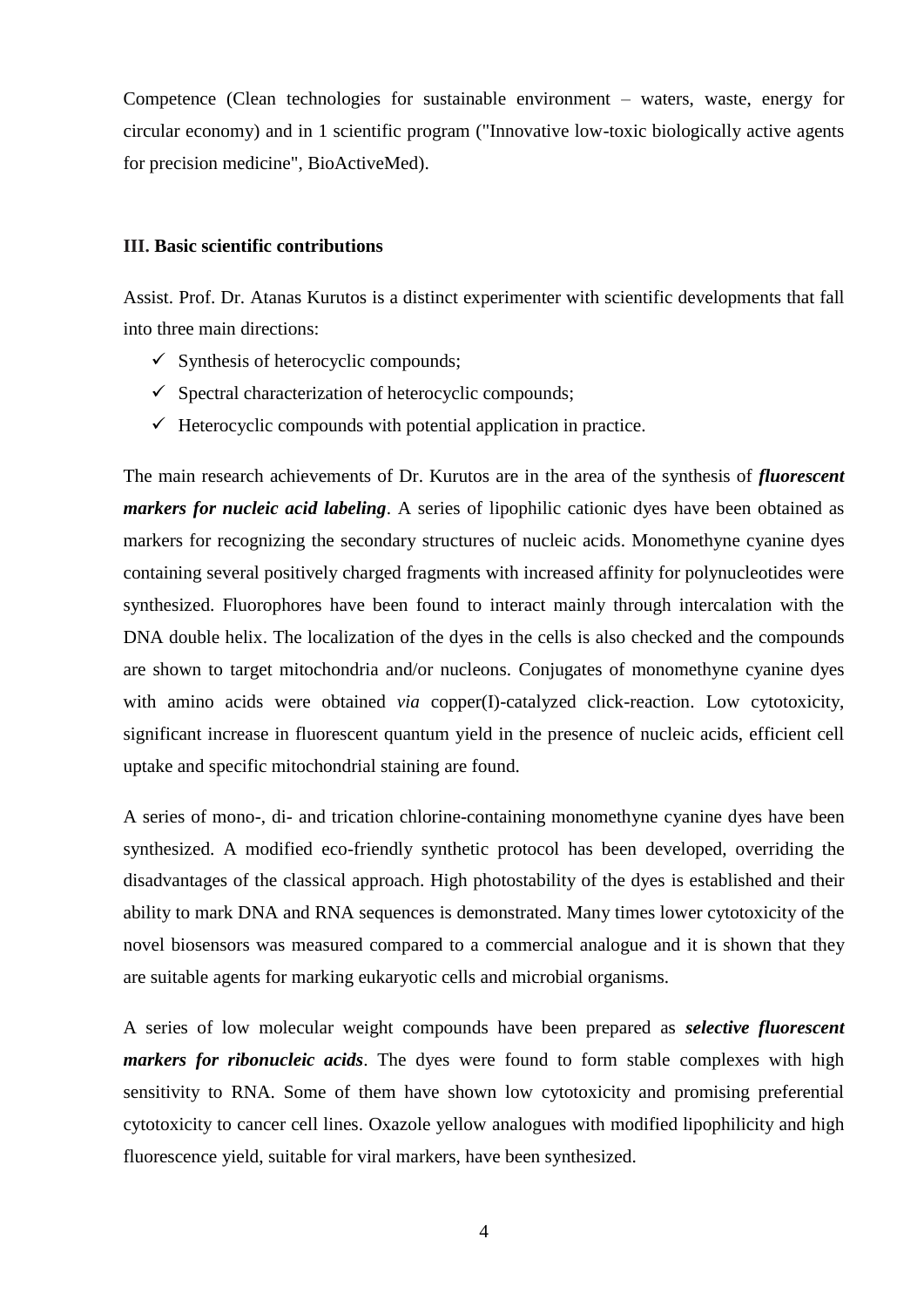A series of monomethyne cyanines with two positive charges is synthesized to *visually distinguish living from apoptotic cells*. The compounds have been shown to complex with DNA, with the biocomplex having a significantly higher fluorescent quantum yield than the free dye. Effective marking of splenocytes and peritoneal mouse cells has been demonstrated and the possibility of studying the cell cycle has been evaluated.

A series of mono- and polymethine dyes are obtained as *markers for insulin amyloid fibrils*. The spectral characteristics of the compounds alone and in the presence of non-fibrillar and fibrillar insulin are studied and the tendency to form dye-protein aggregates was confirmed. It is found that the increase in the intensity of the emission signal of the fluorophores in the presence of fibrillar insulin is strongly dependent on the length of the polymethine chain.

A variety of cyanine dyes have been synthesized as potential inhibitors of insulin amyloid fibril formation in patients with diabetes. Tri- and pentamethyne cyanine compounds have been shown to be most effective in physiological *in vitro* conditions and a plausible mechanism of action has been proposed.

It has been shown that the Förster resonance energy transfer between a standard amyloid marker as a donor and trimethyne cyanine dyes as an acceptor can be used to distinguish between nonfibrillar and fibrillar insulin states. Drastic quench of the marker fluorescence by the dye was observed only in the presence of fibrillar insulin and it was shown that the magnitude of the effect depends on the chemical structure of cyanine.

A series of *pH-responsive heptametine cyanine dyes* containing a piperazine moiety are synthesized. In order to fine-tune the optical characteristics, structural variations are introduced only with respect to the proton acceptor, while the cyanine skeleton remained unchanged. The applicability of the dyes for the detection of mono-dimensional protein aggregates is investigated by fluorescence spectroscopy.

A systematic study of the effect of the substituent at the terminal nitrogen atom in *meso*-aminosubstituted sensors on fluorescent properties is performed. A combination of spectral and computational methods has been applied and the pKa values of the dyes have been shown to be directly related to their chemical structure. It is proposed that both piperazine ring nitrogen atoms are involved in the sensory process.

*Arylhydrazone molecular switches* have been synthesized. Spectral methods have shown that compounds exist in solution in various forms and their dynamic changes have been studied.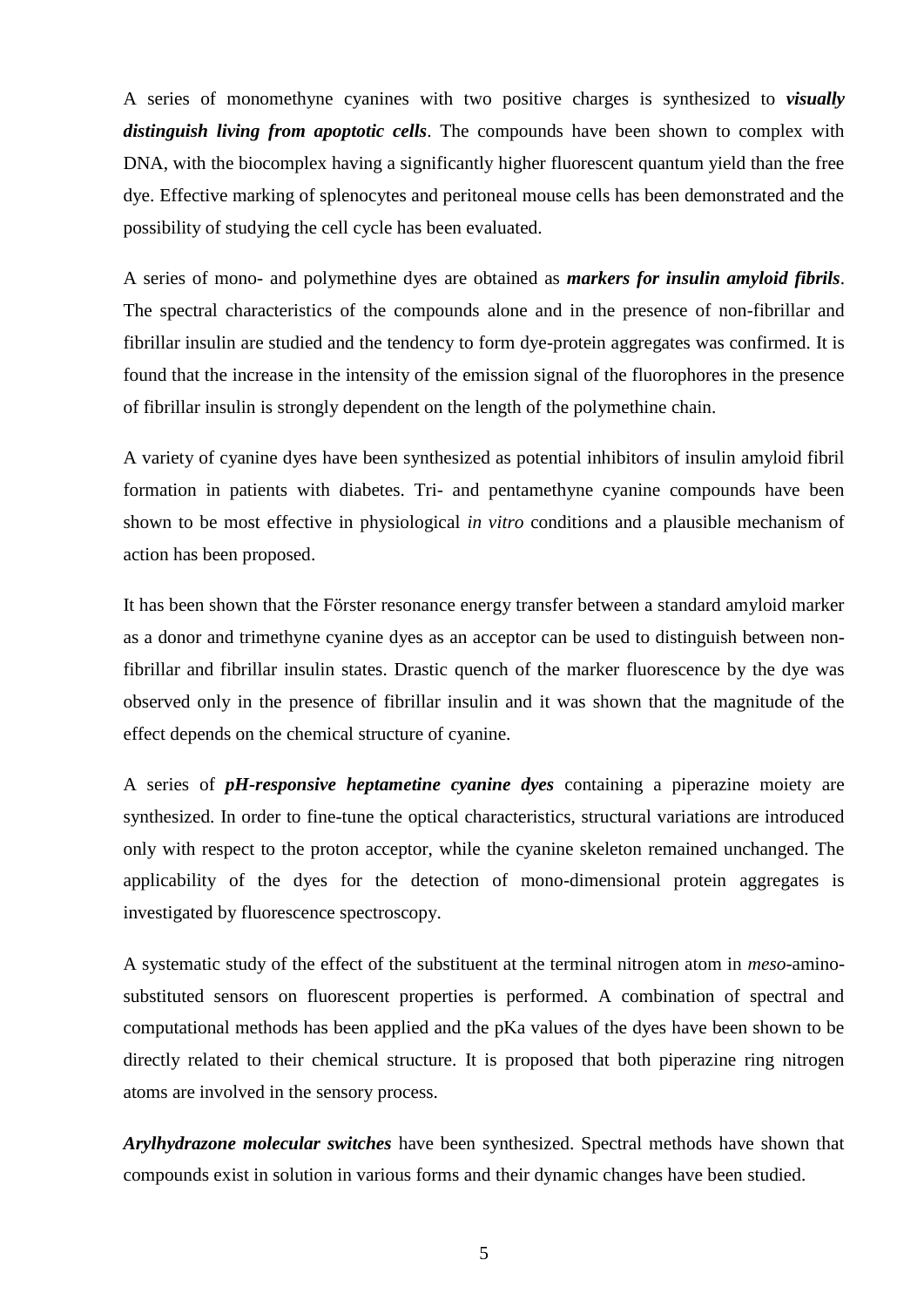The topics in the future research of the candidate are described, which include synthesis and biological properties of new chromophore systems.

Dr. Kurutos' personal contribution to the 20 scientific papers presented in the competition is significant. He is the first author in 7 articles (35%), in 6 of which (30%) he is also the corresponding author. According to indicator "B" Dr. Kurutos participates with 4 collective articles, in which he is the first author, and in 3 of them he is also the corresponding author. According to indicator "D" he participates with 16 articles, in 3 of which he is in the first and the corresponding author.

#### **IV. Critical remarks and suggestions**

I also have some small critical remarks. There is some discrepancy in data in different documents. The CV contains several values for the Hirsch index, but none of them correspond to the data from the citations exported from the SONIX system. My main remarks concern the information on the scientific contributions of Dr. Kurutos. It is true that the design of compounds is made in search of particular properties, but the personal contribution of the candidate is mainly in the synthesis and spectral characteristics of the objects, so they should be emphasized, not their potential biological applications. As mentioned above, there are some inaccuracies in the references to individual articles in the information on scientific contributions, most likely due to incompetent handling of the EndNote program. Also, these references are to the list of all the candidate's publications, while it would be far more appropriate to be on the list of publications with which he participates in the competition, as only they are included in the contributions. These notes, however, do not in any way affect the overall positive impression of the scientific output presented.

## **V. CONCLUSION**

It is undisputed for me that Assist. Prof. Dr. Atanas Kurutos is a productive researcher. Analysing the candidate's scientific achievements, the relevance and perspective of the topics and his personal qualities and skills, I think that the applicant meets all the requirements of the Act for the Development of the Academic Staff in the Republic of Bulgaria, the Regulations for the application of the ADASRB, the Regulations for the terms and conditions for acquiring academic degrees and occupying academic positions of the Bulgarian Academy of Sciences and the Regulations for the terms and conditions for acquiring academic degrees and occupying